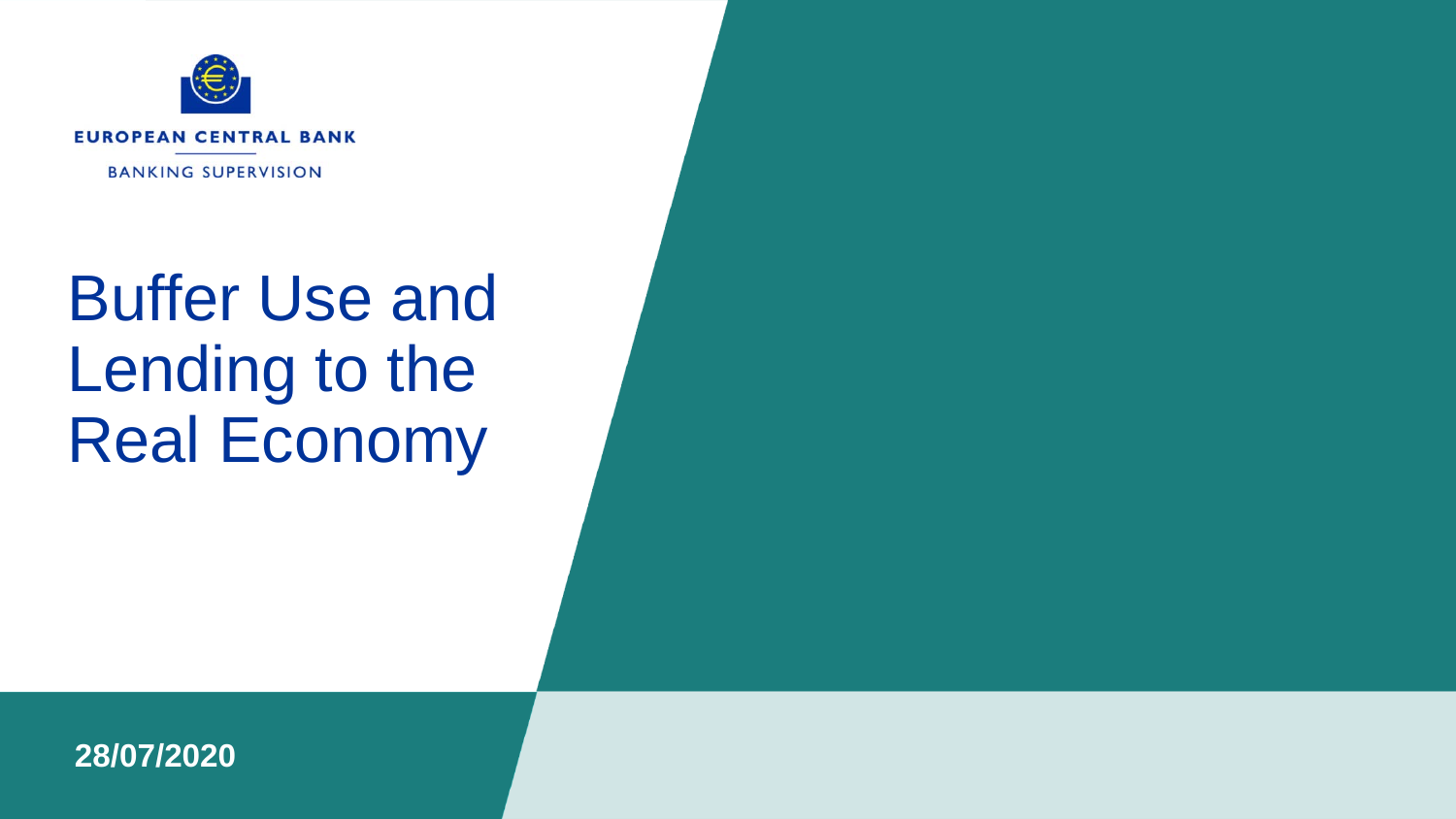### **Banks' use of capital buffers leads to better economic outcomes without compromising their resilience**



Banks' willingness to use capital buffers results in higher lending, with positive effect on GDP and lower credit losses, whilst the resilience of the banking system is not compromised



Estimates show that, in stressed scenarios, a broad-based use of capital buffers could increase lending to the real economy by more than 3 percent, and GDP by over 0.5 percent

The resulting positive impact on economic activity reduces credit losses and sustains banks' profitability, while final CET1 ratios remain essentially unaffected



Simulations were performed using a dynamic model of banks' balance sheets and considering the same scenarios used for the Vulnerability Analysis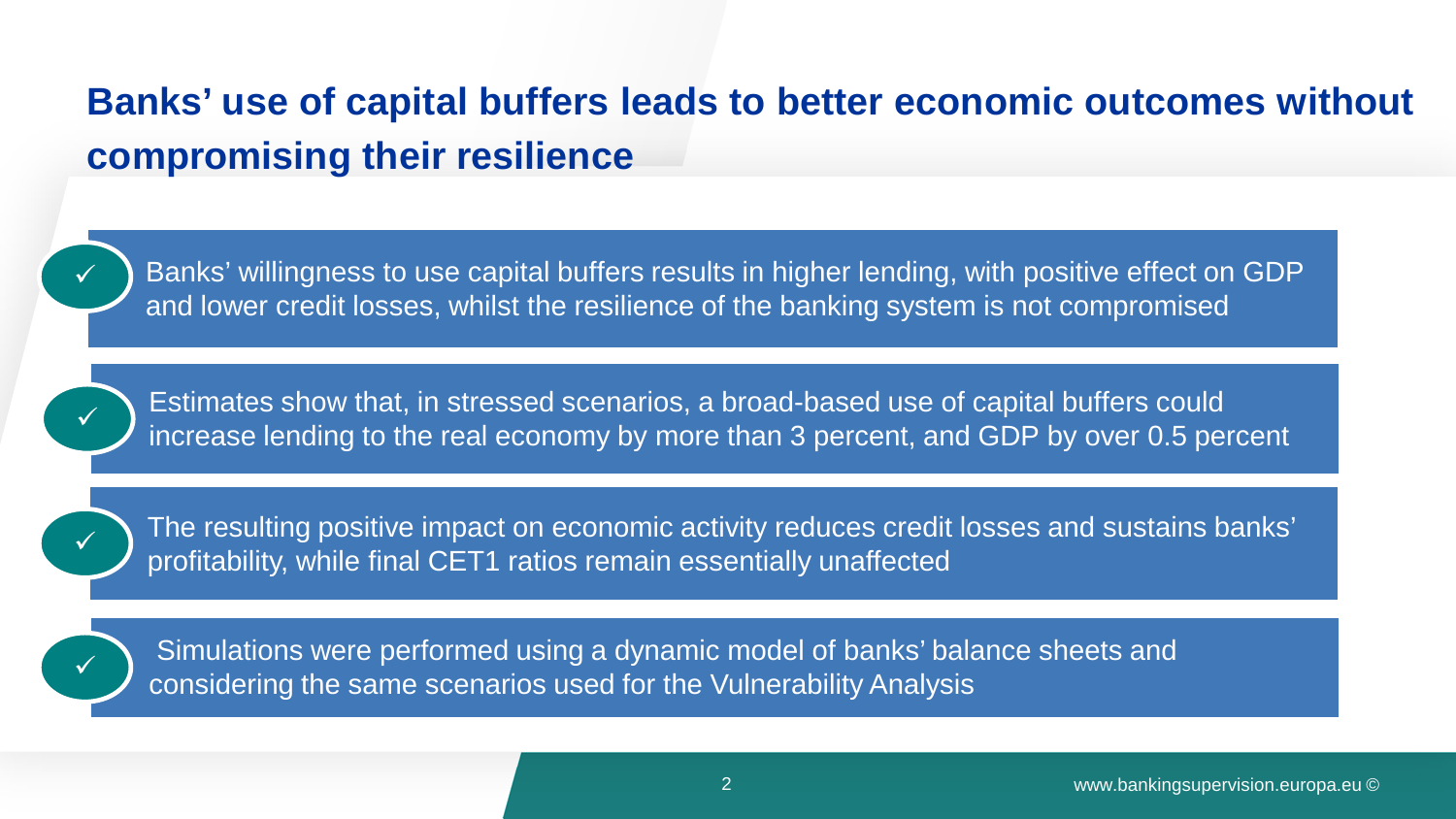## Buffer use supports lending

Cumulated growth 2020-2022 in bank lending to the euro area non-financial private sector (differences relative to the case of no buffer use)



Legend: ECB calculations (for the modelling approach see Macroprudential stress test of the [euro area banking sector](https://www.ecb.europa.eu/pub/pdf/scpops/ecb.op226%7E5e126a8e37.en.pdf)*, Occasional Paper Series No. 226). "Use of released capital and supervisory flexibility" includes use of P2G, CET1 capital released with the front loading of P2R changes, and of released macroprudential buffers. "Use of remaining buffers (incl. CCoB)" concerns the use of all capital above P1R and P2R, with MDA restrictions still binding. The analysis takes account of non-buffer elements of supervisory support packages of 12 and 27 March 2020, national moratoria and guarantee schemes.* 

- **In stressed scenarios the banking system's willingness to use capital buffers rather than to maintain higher capital ratios supports lending**
- Compared to a situation where banks do not use their buffers, lending to the real economy increases by more than 3 percent
- The effect is halved if banks only use capital in excess of MDA thresholds\*
- Estimates use the **central** and **severe** scenarios from the Vulnerability Analysis

\* I.e. when banks target a capital ratio above MDA lowered by changes in P2R and the actual release of macroprudential buffers.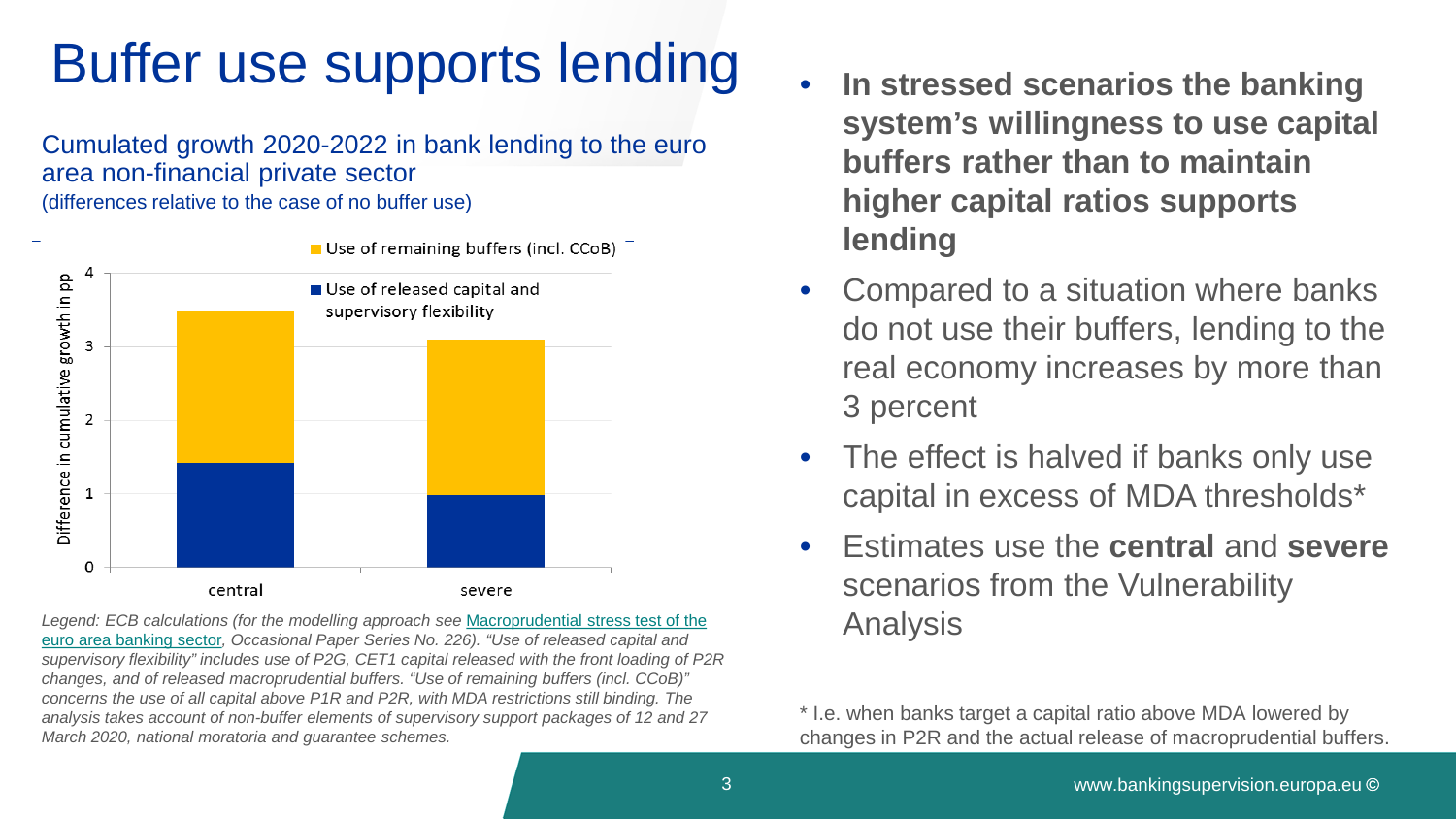### Buffer use supports economic activity and lowers credit losses

- Easing of credit supply conditions triggers a positive effect on economic activity…
	- … reducing credit losses
	- … improving bank profitability…

… and ultimately increasing the capacity of banks to re-build their capital buffers over time

*Legend: ECB calculations (for the modelling approach see* [Macropudential](https://www.ecb.europa.eu/pub/pdf/scpops/ecb.op226%7E5e126a8e37.en.pdf) [stress test of the euro area](https://www.ecb.europa.eu/pub/pdf/scpops/ecb.op226%7E5e126a8e37.en.pdf)  [banking sector](https://www.ecb.europa.eu/pub/pdf/scpops/ecb.op226%7E5e126a8e37.en.pdf)*, Occasional Paper Series No. 226). "Use of released capital and supervisory flexibility" includes use of P2G, CET1 capital released with the front loading of P2R changes, and of released macroprudential buffers. "Use of remaining buffers (incl. CCoB)" concerns the use of all capital above P1R*  and P2R, with MDA restrictions still binding. The analysis takes account of non-buffer elements of *supervisory support packages of 12 and 27 March 2020, national moratoria and guarantee schemes.* 

#### Cumulated growth 2020-2022 in the euro area GDP Supporting economic activity…



#### Cumulated change in credit losses in EUR bln

…and leading to lower credit losses